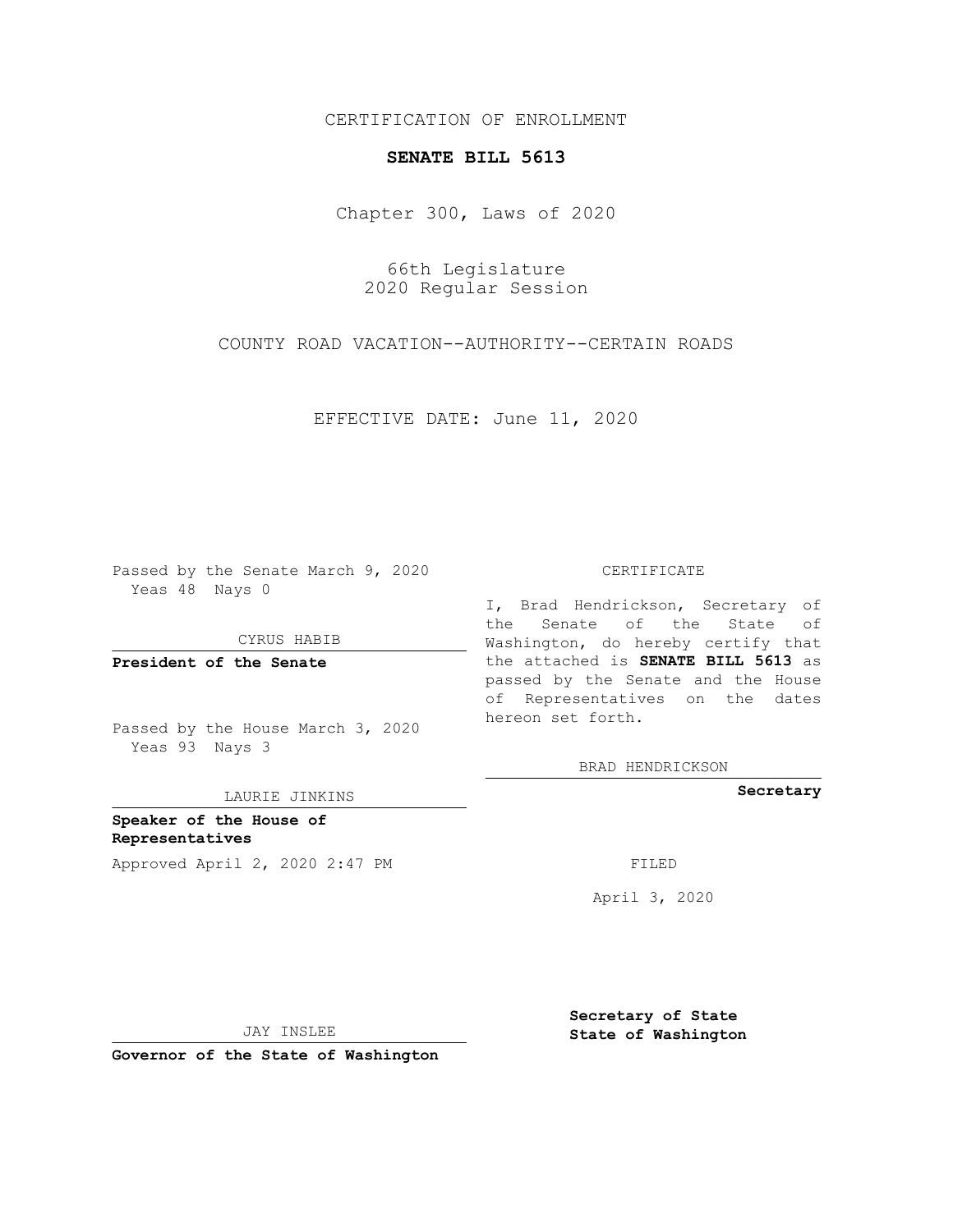## **SENATE BILL 5613**

AS AMENDED BY THE HOUSE

Passed Legislature - 2020 Regular Session

## **State of Washington 66th Legislature 2019 Regular Session**

**By** Senators Rivers, Schoesler, Becker, Brown, Short, Warnick, Wilson, L., and Fortunato

 AN ACT Relating to the authority of counties to vacate a county road that abuts on a body of water if the county road is hazardous or creates a significant risk to public safety; amending RCW 36.87.130; 4 and providing an expiration date.

5 BE IT ENACTED BY THE LEGISLATURE OF THE STATE OF WASHINGTON:

6 **Sec. 1.** RCW 36.87.130 and 1969 ex.s. c 185 s 7 are each amended 7 to read as follows:

8 No county shall vacate a county road or part thereof which abuts 9 on a body of salt or freshwater unless:

10 (1) The purpose of the vacation is to enable any public authority 11 to acquire the vacated property for port purposes, boat moorage or 12 launching sites, or for park, viewpoint, recreational, educational<sub>L</sub> 13 or other public purposes  $((\tau \text{ or } \text{unless}))$   $\geq$ 

14 (2) The property is zoned for industrial uses; or

15 (3) In a county west of the crest of the Cascade mountains and 16 bordered by the Columbia river with a population over four hundred 17 fifty thousand, the county determines that:

18 (a) The road has been used as an access point to trespass onto 19 private property;

20 (b) Such trespass has caused loss of human life, and that public 21 use of the county road creates an ongoing risk to public safety; and